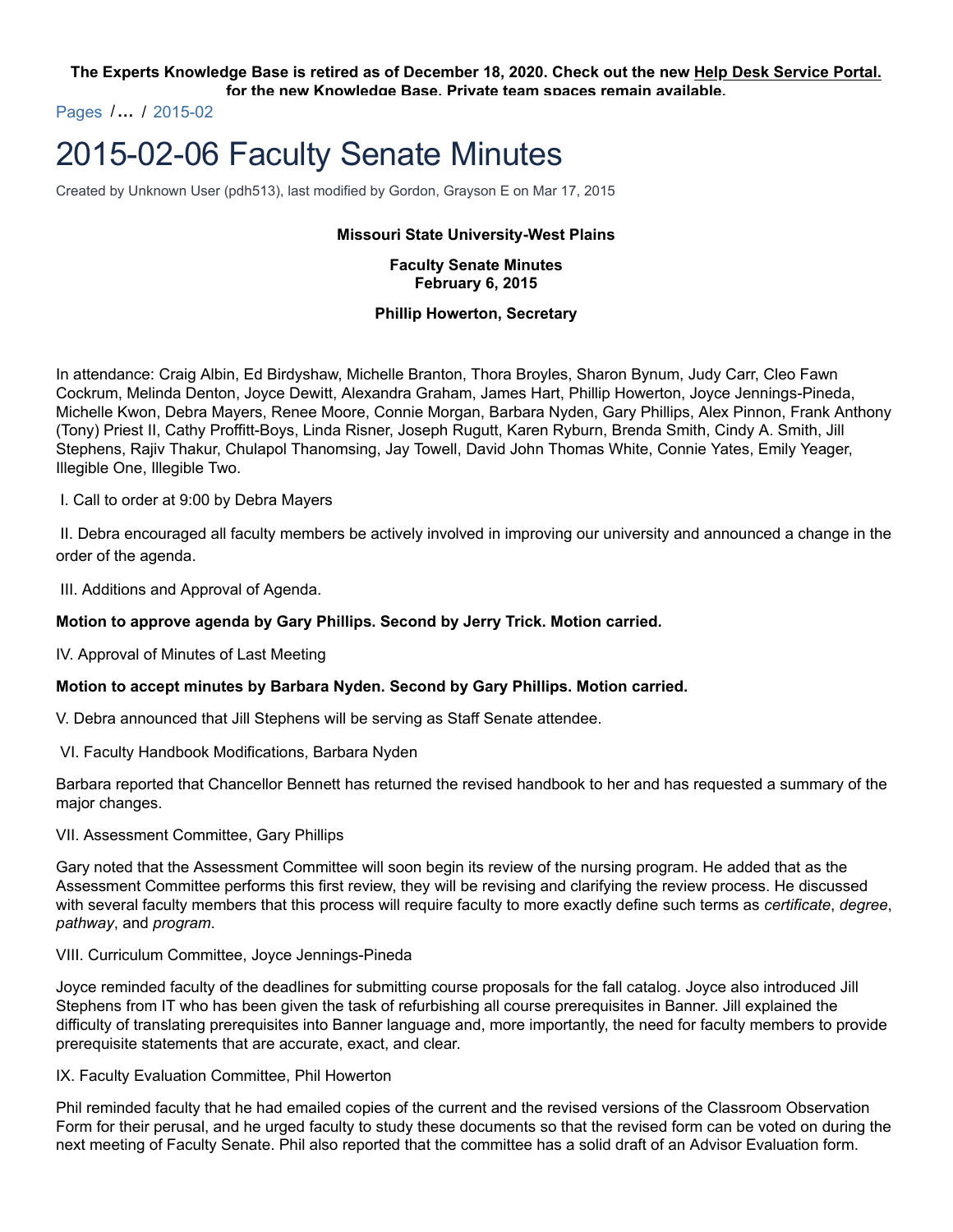## X. Handbook Committee, Barbara Nyden

Barbara noted again that that Chancellor Bennett has returned the revised handbook to her and has requested a summary of the major changes.

#### XI. Public Affairs Committee, Gary Phillips

Gary noted that members of the committee will be attending a conference at the Center for Teaching and Service Learning in Springfield on February 12.

## XII. IAC Committee, Joyce Pineda

Joyce reported that the committee is hoping to create two sub-committees in order to promote more transparency in the budgeting process.

## XIII. President's task Force on Globalization, Rajiv Thakur

Rajiv explained that the intended general outcome of an increased focus on globalization is to create a flavor of globalization in all that the university does. He added that this task force is part of a visioning process in which the university will either become a leader or a follower and that we must articulate our goals, mission, and vision to avoid becoming a mere follower. He stressed that he believes that this committee is performing vital work and that he intends to be physically present at all meetings of this committee in Springfield.

## XIV. Dean's Update

Dean Lancaster reminded faculty that he would be discussing several concerns, such as Prior Learning Assessment (PLA), catalog policy changes, and long-range planning, with them during his Dean's Hour from 11:00-12:00.

## XV. Title III Update, Michelle Branton

Michelle reminded faculty that the current Title III grant expires on September 30, 2015. She noted that the developmental education department has no budget and that four positions within the department, Director of Developmental Education, Instructional Designer, Student Support Specialist, and Software Specialist, are to be internalized. She added that three other positions, Title III Administrative Assistant, Web Programmer, and Assistant Coordinator of Institutional Research, are scheduled to end after the expiration of the grant and that funding will end or be reduced for several services, such as tutoring, the STAR Program, and professional development opportunities for faculty and staff. Michelle also noted that the lack of data is seriously hindering the writing of the next Title III grant and that the Learning Centering T210 is not being utilized as fully as it can be.

# XVI. Common Reader, Ed Birdyshaw

Ed reported that the four finalists for the Common Reader Program are *The Kite Runner; Animal*, *Vegetable, Miracle*; *What is the What?* and *Oryx and Crake*. He added that *The Kite Runner* will the common reader for 2015-16 and that *Animal*, *Vegetable, Miracle* is the selection for 2016-17.

#### XVII. Chancellor's Report, Debra Mayers

Dr. Bennett was representing MSU-WP in Jefferson City, so Debra Mayers delivered his report. Governor Nixon has released \$600,000 for OT and Allied Health for the MSU system. The students who were allegedly involved with a recent robbery will be dealt with according to university policy. Fifty-four Civil War letters have been donated to the university and are being transcribed and digitized by an honors student.

## XVIII. University Programs, Emily Gibson

Emily invited faculty to submit proposals for Kids' College and reminded faculty of the upcoming Public Affairs Conference.

# XIX. Development Office, Joe Kammerer and Eryn Walters

Joe and Eryn invited faculty members to donate items to and to attend the Annual Auction. Joe gave several examples of how the funds from the auction have been used around campus and reiterated the deadlines for making donations.

#### XX. Announcements, Debra Mayers

Debra reminded faculty members of several activities and dates to remember. She noted that several faculty members will be meeting with representatives of West Plains High School to discuss skills students need to succeed in college,